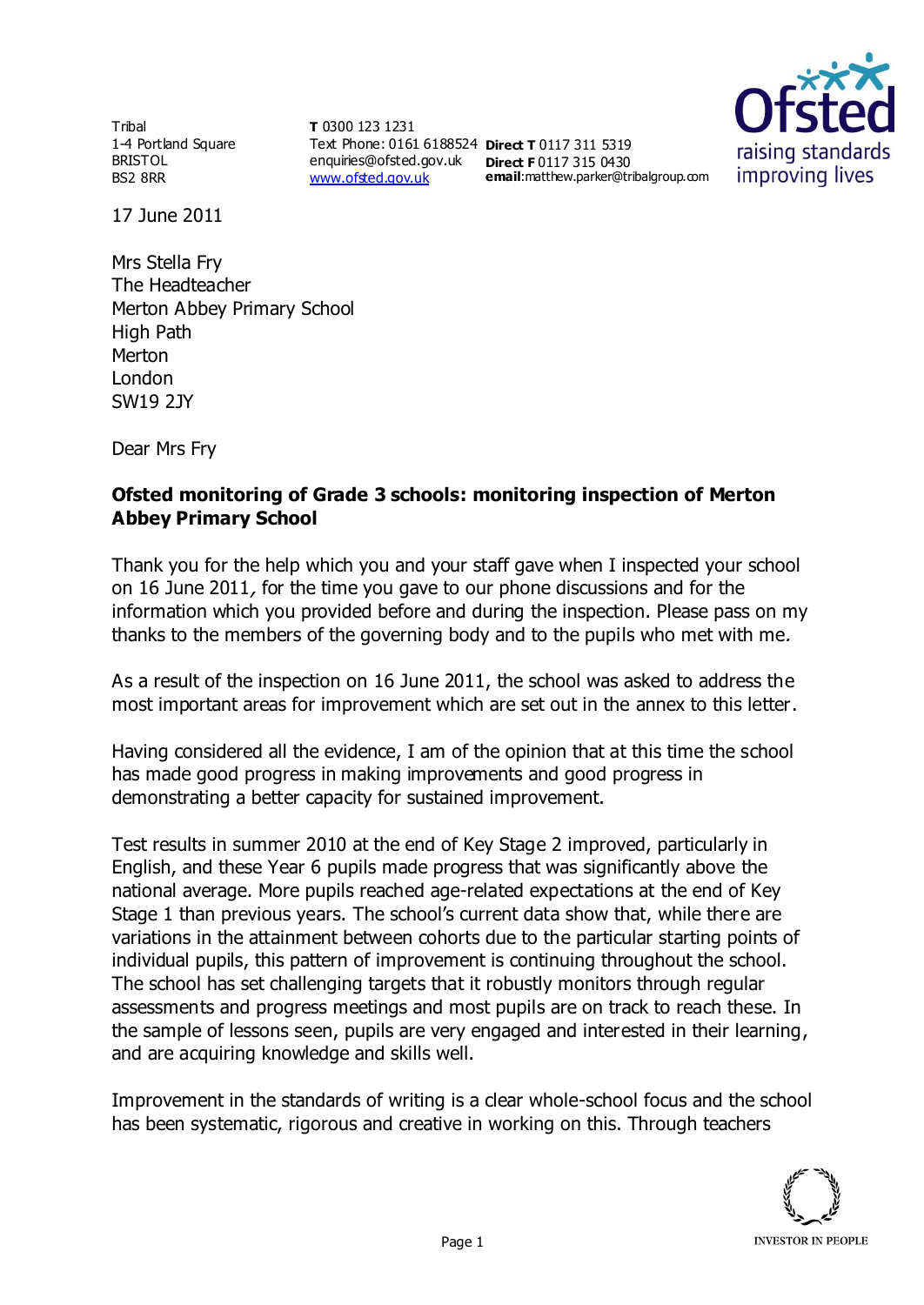

working together effectively, there has developed a more consistent approach, for example in handwriting, and a greater clarity of expectations as pupils move through the school. The improvement of the learning environment and displays support learning effectively with reminders about sentence structure or vocabulary, and examples of developing work on working walls or of the best efforts for everyone to share in corridors. 'Writer of the Week' and other ways of recognising achievement are effective in motivating pupils. Developments in the curriculum means there are more and improved opportunities to encourage pupils to produce better quality writing. This is evident in effective literacy sessions that use high quality text or exciting video materials to stimulate discussion and thought. It is also apparent in the many interesting opportunities the school now offers to widen pupils' experiences so that their curiosity is stimulated, experience is widened and vocabulary, in particular, is extended. Pupils talk animatedly, for example about their educational visits to Kew Gardens, Hastings or to various museums, and then are proud to show their well-written recounts.

Regular monitoring, with pertinent feedback, followed up by professional development has brought about improvements to the quality of teaching. Teachers' effective management means that pupils participate well. Lessons are interesting and stimulating. Throughout the school, and particularly in the early years, careful attention is given to ensuring that the curriculum takes into account the interests of the pupils. The use of targets to ensure pupils challenge themselves is developing appropriately. Pupils are aware of the levels they wish to achieve or their personal targets. In the best lessons seen, the success criteria of the particular activity was clear to different groups and then made individually challenging to pupils by the addition of a personal target. This meant that the challenge was consistently high for all pupils throughout the session and pupils could effectively self-evaluate their progress. This practice is not yet consistent but senior managers are aware of this and have appropriate plans in place to address the situation.

Leaders have a strong understanding of the current achievement of pupils and strengths and areas of priority for their particular areas. Tailored interventions are put in place quickly for individuals or groups who are identified as being at risk of underachievement, including pupils with special needs. Initiatives to improve aspects of the curriculum are introduced as a result of careful analysis of data and qualitative evidence from observations of colleagues. These are monitored carefully, using outside support where appropriate. Examples include 'Every Child a Talker', which has been introduced to develop early language skills more effectively and a renewed emphasis on using and applying mathematics. Governors have amended the structure of their meetings and received additional training so that they can evaluate the school's data and performance more effectively. They know the school well. Through their own fundraising activities and effective use of budgets and finances, they are also able to support the school in meeting its school development targets by providing appropriate monies for high quality books or improvements to the learning environment.

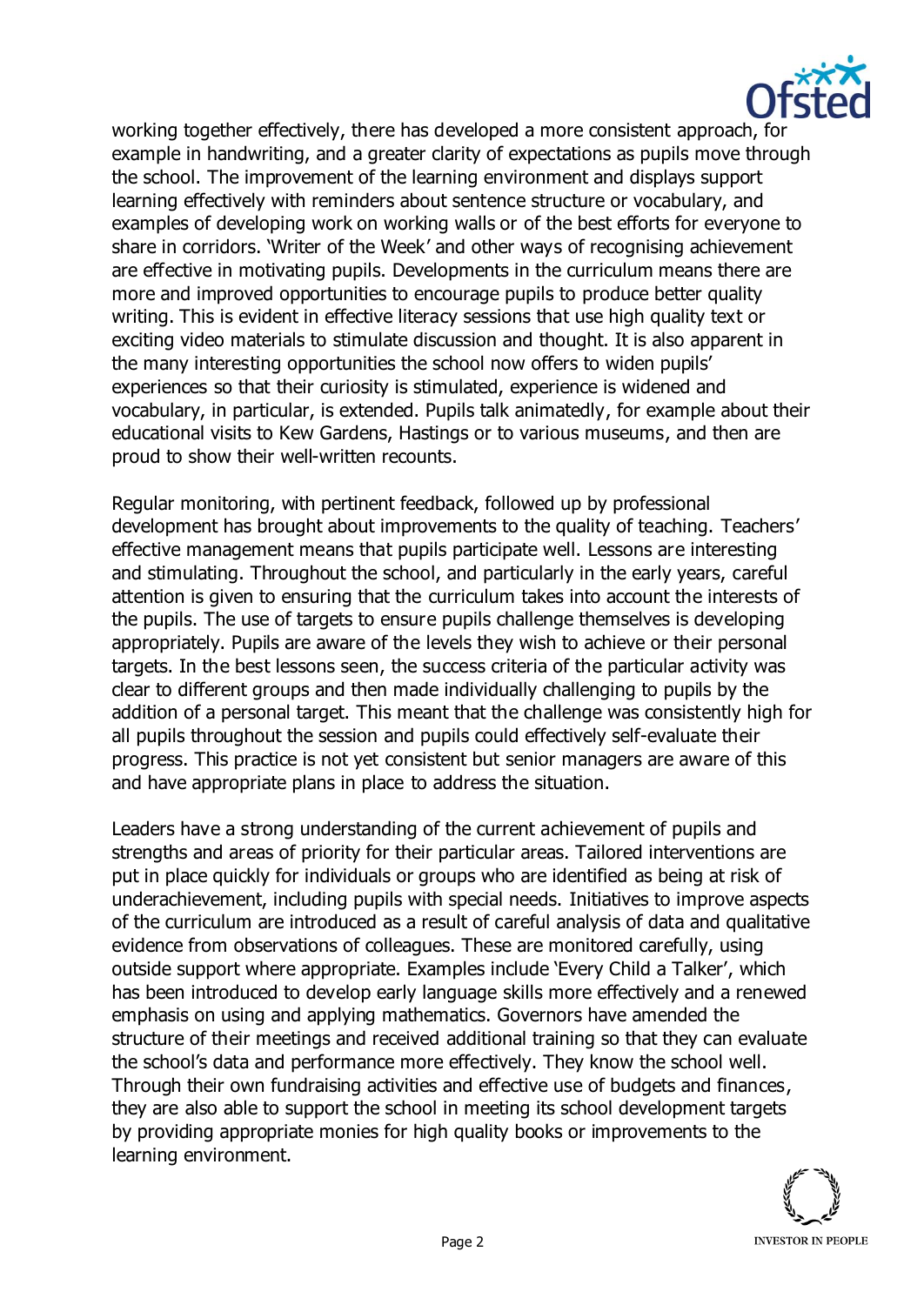

Led by a dedicated and enthusiastic headteacher who models the school ethos of 'Working hard and caring for each other' in everything she does, the school is building good capacity to improve further. There is a shared and articulated vision of wanting the very best education for every child at Merton Abbey. Morale and enthusiasm are high. Staff are reflective on their practice and want to keep improving. The school uses local authority and other partner support effectively. Parents and carers spoken to are very satisfied with the education their children receive and the reputation of the school is gradually improving in the local community.

I hope that you have found the inspection helpful in promoting improvement in your school. This letter will be posted on the Ofsted website.

Yours sincerely

Stephen McShane **Her Majesty's Inspector**